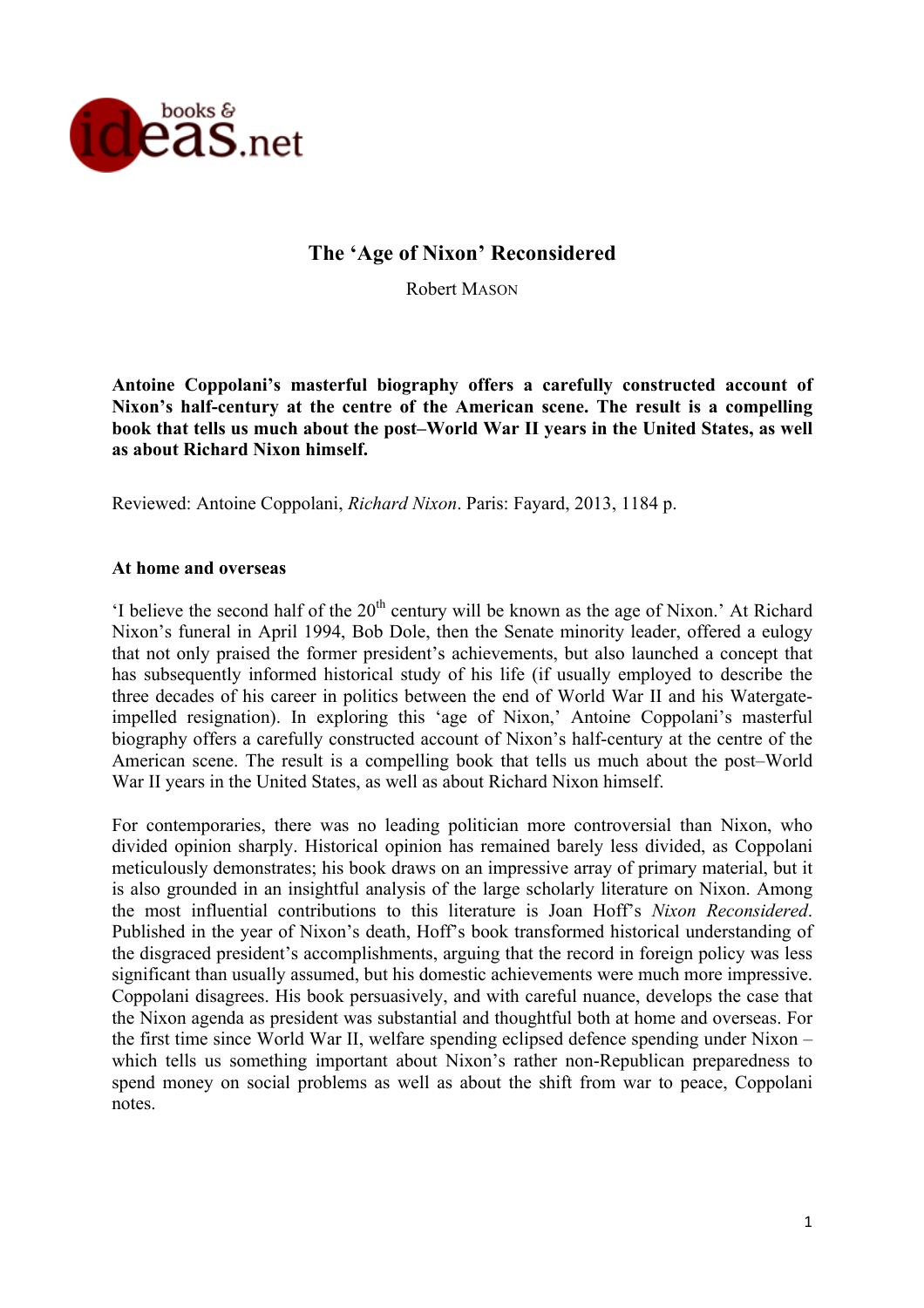## **The phoenix**

The Cold War is at the heart of this biography. It is a leading character scarcely less central than Nixon himself. As Coppolani shows, the domestic anticommunism of the early Cold War – fearful of subversion, watchful for perceived softness toward the Soviet threat, sometimes neglectful of distinctions between Democratic liberals, European socialists, and Soviet communists – helped Nixon to achieve political prominence. If the aggression of his attacks on opponents earned him the tag 'Tricky Dick', Nixon's domestic anticommunism was firmly within the political mainstream of the day. Then, as vice president during the Eisenhower years, Nixon worked assiduously to establish his credentials as a Cold War heavyweight, aware that foreign policy determined career success in American national politics during the post–World War II era, but also acutely conscious that no domestic question seemed nearly as consequential as superpower rivalries. The Cold War remained determinative to his *traversée du désert* between the 1960 and 1968 presidential elections.

First, John F. Kennedy outflanked him in 1960 on the Cold War; then, in the 1962 California gubernatorial contest, Nixon's Cold War focus made the former vice president's commitment to state affairs seem patchy and equivocal; finally, in 1968, the storm clouds of foreign-policy crisis in Vietnam were propitious for a Nixon candidacy. Coppolani's chapter on Nixon as a 'phoenix' – achieving an electoral comeback of a scale matched by few American politicians – is an especially compelling account of ambition, calculation, contingency, and both good and bad fortune.

Nixon won the presidency at a time of considerable turbulence. The disastrous odyssey of the Vietnam War constituted the principal challenge that Nixon faced, and the quest for peace, more than anything else, dominated his White House agenda. In pursuing this crucial, and treacherous, quest, Nixon was about as successful as conditions allowed, Coppolani argues, thus challenging the claim that Nixon unnecessarily extended the war for an inadequate settlement that might have been reached at the start rather than the end of his first term in office.

More profoundly, the failures of American intervention in Vietnam raised questions about the nature of the nation's Cold War mission and about how to seek its achievement. Coppolani views positively Nixon's reconsideration of US foreign policy – the opening to China, the initiation of negotiation with the Soviet Union, the pursuit of arms reduction. Détente, in short, was a strong response to the shifting imperatives of the Cold War; it was with insight and foresight that Nixon worked towards the reconceptualization of the Cold War's terms of bipolar conflict within a multipolar context – involving China, Europe, and Japan, as well as the United States and the Soviet Union. Coppolani nevertheless shares the critique that Nixon's Cold War focus on superpower relations led him to misunderstand, and to mishandle, various examples of regional conflict around the world. In the critical region of the Middle East, however, Nixon created the foundations for progress in peace negotiations.

If Coppolani's Nixon is, most of all, a politician of the Cold War, this is not to underplay domestic accomplishments. Just like foreign policy, this also took place within a context of notable change: the efforts of the civil rights movement were transforming race relations; Lyndon Johnson's Great Society had redoubled, not without problems, the commitment of American liberals to social progress; the US economy was starting to lose its post–World War II gloss and to fall victim to the 1970s malady of 'stagflation.'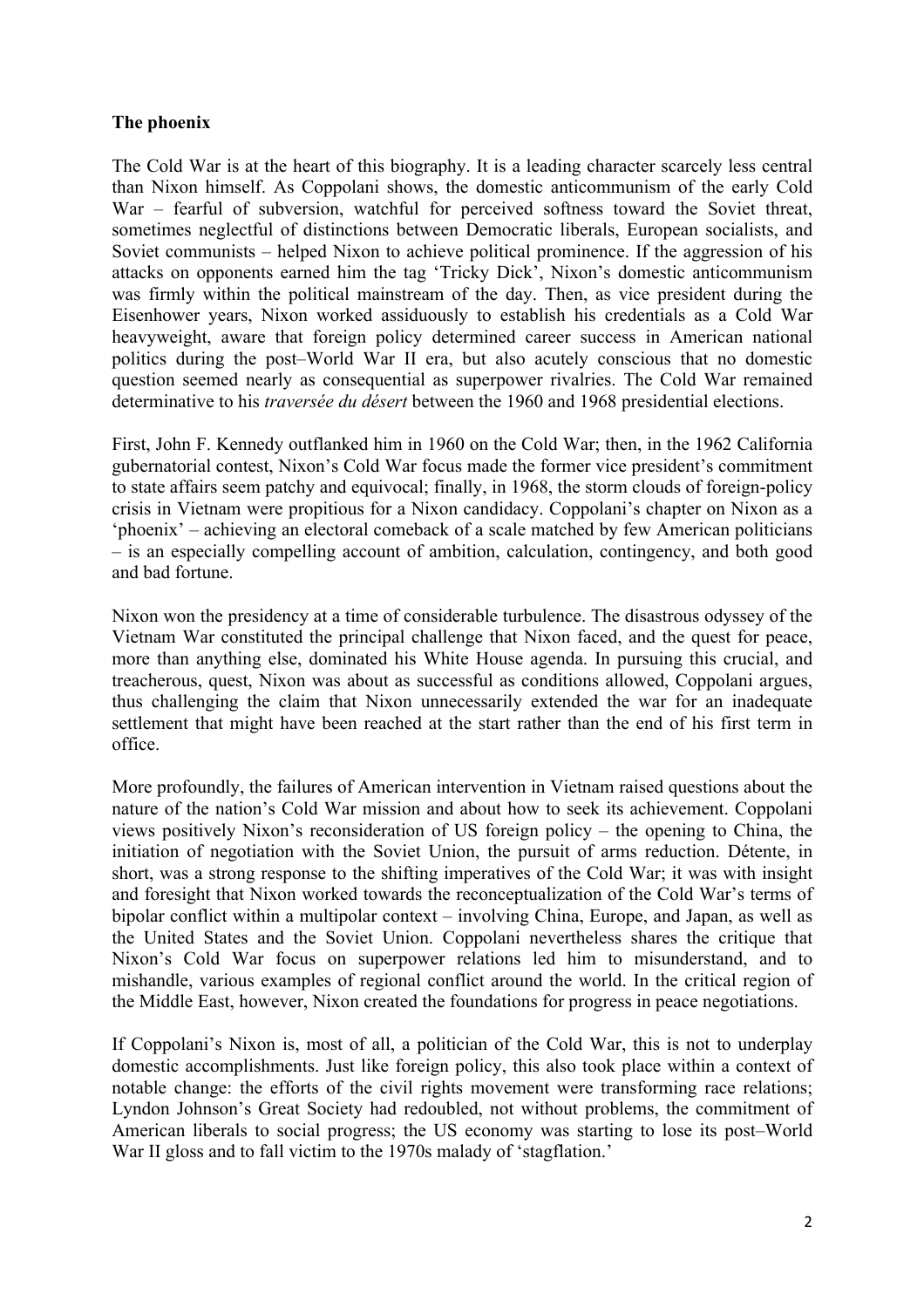## **Centre ground**

The GOP of the Nixon era was riven by conflict between conservative Republicans on the one hand, and moderate and even progressive Republicans on the other. Coppolani shows how political principle as well as electoral expediency pushed Nixon toward the party's centre ground, a terrain that apparently possessed not only vote-winning appeal, but also the potential for policy innovation. 'I will be known historically for two things,' Nixon told his aide Monica Crowley in 1993. 'Watergate and the opening to China' (554).

And yet historians since Hoff have often praised his administration for domestic initiatives – on the environment, on healthcare, on government reorganisation, on welfare reform – even if many of its proposals failed to secure legislative enactment. Coppolani emphasises that Nixon, the Cold Warrior, invested much more effort in foreign than domestic policy, but he nevertheless concludes that the record was a solid one. Proposals such as the Family Assistance Plan, to reform welfare, involved a thoughtful balance between a progressive impulse to help the underprivileged, and a conservative interest to avoid welfare dependency via work requirements. Not only Nixon's prioritisation of the Cold War explains the limitations of that record; throughout his time in office, he faced a hostile Congress, firmly in Democratic hands, and interested in pushing for proposals to the left of Nixon's, as well as denying the administration legislative accomplishment. Moreover, many in the Republican party lacked Nixon's enthusiasm for reform. Coppolani shows that electoral considerations helped to shape Nixon's domestic agenda; winning re-election was a key goal that led to the crimes of Watergate. But Nixon's approach to such areas as economic management shows that economic factors were by no means wholly determinative; reflecting a centrist philosophy that was more progressive than his party's mainstream, Nixon responded to the challenges facing his country at home as well as overseas in a manner that was insightful, creative, and pragmatic.

Among the most paradoxical and controversial aspects of Nixon's domestic record involves race. According to Coppolani, Nixon was more enigmatic in this area than any other, combining good impulses with bad. Although it was during his administration that more schools in the South achieved desegregation under the *Brown* decisions of 1954 and 1955, Nixon distanced himself from this achievement, emphasising the judiciary's rather than the executive's role. Moreover, he noisily denounced 'busing' – the use of buses to transport children between their home neighbourhood and school – as a remedy to separate schools. He did little to seek the electoral support of African Americans while reaching out to conservative white southerners. Yet his administration promoted new economic opportunities for African Americans –initiating affirmative action via the 'Philadelphia Plan' in the construction sector, as well as offering support for new minority-owned businesses.

# **Which legacy?**

Bob Dole spent part of the 'age of Nixon' serving the president as chair of the Republican National Committee (between 1971 and 1973). This was a challenging assignment, because Nixon centralised political operations in the White House and he side-lined the party, part of a plan to mobilise a 'new majority' in support of his own re-election, but also, paradoxically, to revitalise GOP fortunes. While Nixon achieved a landslide in 1972 against his liberal